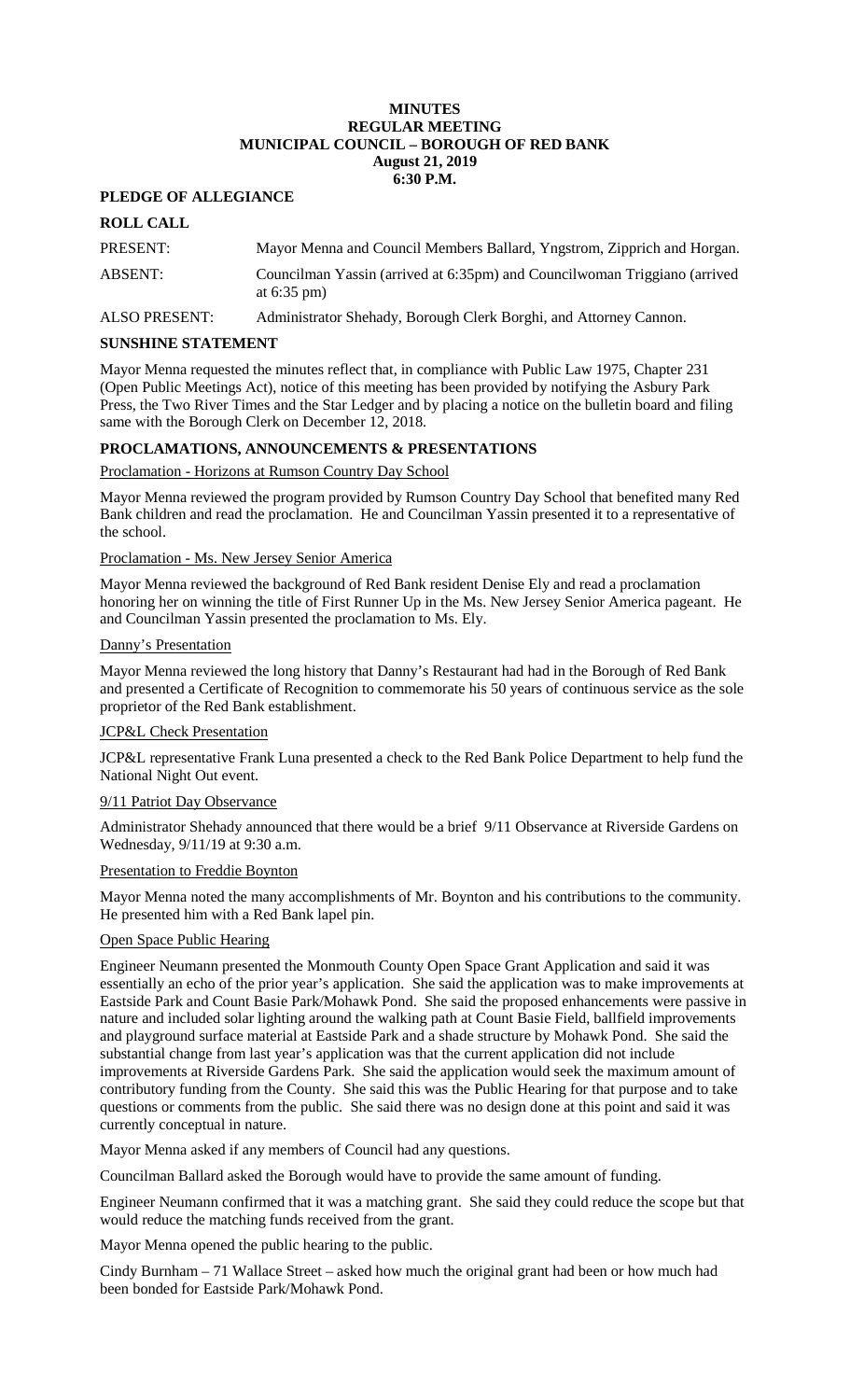Engineer Neumann said she did not believe the proposed improvements were currently bonded for. She said she could not recall the bonded amount for the improvements currently underway but said they were also the result of a matching grant. She said she believed it had been a 2017 grant.

Ms. Burnham asked about the status of the current construction.

Engineer Neumann said it was currently ongoing and it was expected to be substantially complete by the following Friday.

Ms. Burnham asked about specifics regarding the contractor.

Ms. Neumann said the current project was being completed by the contractor who had originally been awarded the contract. She said the application was for Phase 2 of the project which would have to go out to bid and would be awarded to a separate contractor.

No other members of the public appeared to comment on the application.

Councilman Zipprich made a motion to close the Public Hearing, seconded by Councilwoman Horgan.

ROLL CALL:

AYES: Yassin, Triggiano, Ballard, Yngstrom, Zipprich and Horgan

NAYS: None

There being six ayes and no nays, the motion was declared approved.

# **RESOLUTION**

19-196 Mayor Menna read: "A Resolution Authorizing an Application to the Monmouth County Open Space Trust Fund in the Amount of \$250,000 to Fund Improvements at East Side Park and Mohawk Pond/Count Basie Park."

Councilman Zipprich made a motion to close the Public Hearing, seconded by Councilman Yngstrom.

ROLL CALL:

AYES: Yassin, Triggiano, Ballard, Yngstrom, Zipprich and Horgan

NAYS: None

There being six ayes and no nays, the motion was declared approved.

# **PUBLIC COMMENT (AGENDA ITEMS ONLY)**

Tom Wieczerzak—26 Oakland Street—said he wanted to comment on Ordinance 2019-43 regarding the purchase of Capital Equipment. He objected to the purchase of a Fire Truck. He noted the increase in taxes and called for fiscal responsibility. He reviewed the Department's current equipment and said he did not believe the additional purchase would enhance public safety. He said volunteers were decreasing and continued to question the need for the equipment. He suggested the Borough look into shared services. He said he admired the Fire Department but said he felt they needed more guidance from the Mayor and Council.

Phil Scaduto—Executive Vice President, Food Circus Supermarkets—thanked the Council for giving him the opportunity to speak regarding the proposed ordinance to ban certain plastic items. He said they had been in business in Red Bank for 44 years. He said he believe the ban would significantly affect their business but he understood the need. He said he felt the action should be taken at the State level because it put their store at an unfair disadvantage with competitors in adjacent towns. He also thanked the Council for considering requested adjustments.

Mayor Menna thanked him for his comments and for the opportunity to engage in a dialog on the issue. He said the Council also wished there was a Statewide ban and a Nationwide ban. He noted the version of the ordinance up for adoption included amendments in response to Mr. Scaduto's and he also noted that it allowed for a one year implementation.

Councilman Zipprich thanked Mr. Scaduto for helping to educate him on the issue.

Allison Gregory—109 Bank Street—gave the Mayor an article regarding the proposed renaming of a street after former Mayor Edward J. McKenna and asked the Council to reconsider. She cited information listed in the article as her area of concern.

William Poku—90 Bank Street—said he felt everybody made mistakes and felt Mayor McKenna had done a lot for the town and its revitalization. He said he felt the recognition was deserved.

Alberto Larontonda—242 Spring Street—said he was opposed to naming a street after a living person.

Cindy Burnham—71 Wallace Street—said she disagreed with the naming of the street for Mayor McKenna and listed her reasons for the opposition.

Amy Goldsmith—16 Locust Avenue—said she was the State Director for the Clean Water Action and said she had worked on the plastics-ban ordinance. She said she appreciated Foodtown's work to find a common ground. She offered educational flyers to the stores and said she was more than happy to work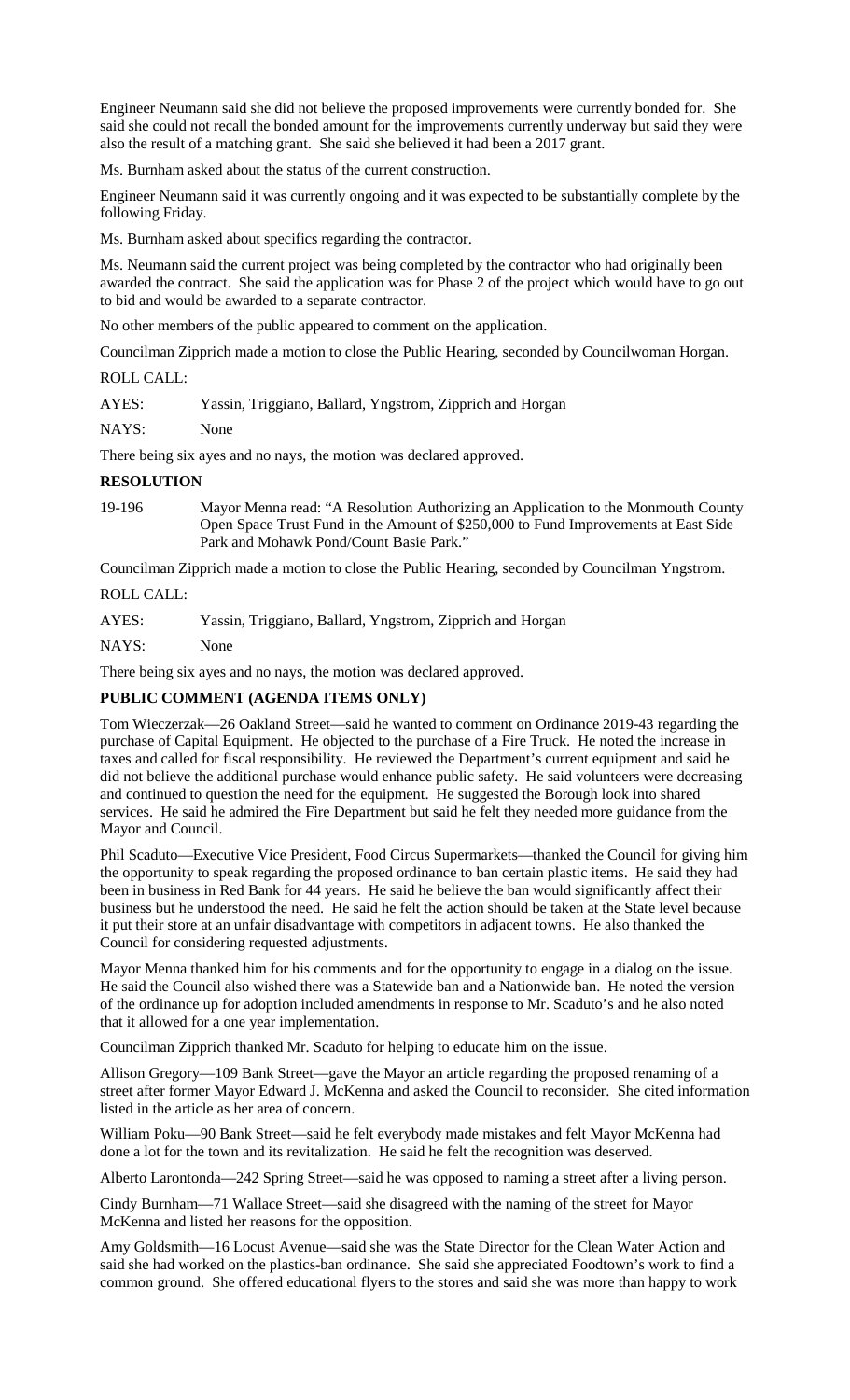with the Borough to educate event promoters. She said her organization was working to get a Statewide ban.

Nancy Blackwood—34 Chestnut Street—said she was in support of the plastics ordinance. She said the Environmental Commission and its Green Team had reviewed it and were in favor. She said she was also willing to assist with education.

Paulo Rodriguez Heyman—30 Marion Street—also stated that the Environmental Commission was in favor of the Ordinance. He said he was glad to see that Red Bank was on the forefront of the issue and said he believe the State would not move forward without action at the local level.

Lori Hohenleitner—Atlantic Highlands—said she was in favor of the Ordinance and notice issues that had arisen in Atlantic Highlands.

No one else appearing, Mayor Menna asked for a motion to close.

Councilman Zipprich offered a motion to close the Public Comment, seconded by Councilman Yassin.

ROLL CALL:

AYES: Yassin, Triggiano, Ballard, Yngstrom, Zipprich and Horgan.

NAYS: None

There being six ayes and no nays, the motion was declared approved.

# **COUNCIL RESPONSE**

Councilman Zipprich responded to the comments regarding naming something after a living person by noting that Former Senator Kryillos, who was still living, had had a bridge named after him.

Councilman Ballard thanked Mr. Wieczerzak for his comments and asked Administrator Shehady to review the MCIA process.

Administrator Shehady said the MCIA was the Monmouth County Improvement Authority and, as a member, the Borough was able to receive much better interest rates on Capital Purchases. He said it was a two year purchasing cycle. He said the County solicited requests and the Borough reached out to its Departments for their requests. He reviewed the items on the list and the life spans of the purchases. He noted that the purchase of a Fire Truck was a long process from the creation of specifications through to the manufacturing and delivering process. He noted the OSHA regulations on various fire equipment including air packs and turn out gear. He said there were a number of other items on the list including items for the Police Department, Parks & Recreation and Public Works. He credited the Department Heads with knowing how to forecast their needs avoid having to scramble for equipment at high costs and interest rates. He also noted that there would need to be justification for purchases throughout the process. He said the list with the Ordinance was just a request list and said everything on it might not be purchased.

Councilman Zipprich said the replacement of some of the equipment was regulated by State Statute but said he wasn't sure about Fire Trucks.

Mayor Menna said the Red Bank Fire Department's policy was very conservative.

Councilman Zipprich asked if the Borough could apply for MCIA funding every couple of months.

Administrator Shehady said it was only every two years.

Councilman Ballard again stressed that this was only a wish list that had to be submitted to the County every two years. He said each purchase would require a return to the Council individually. He said a vote for the ordinances was not a vote authorizing the purchase.

# **MINUTES & REPORTS**

Workshop Meeting Minutes of 7/3/2019

Councilman Zipprich offered a motion to approve the minutes, seconded by Councilwoman Horgan.

ROLL CALL:

AYES: Yassin, Triggiano, Ballard, Yngstrom, Zipprich and Horgan.

NAYS: None.

There being sis ayes and no nays, the motion was declared approved.

Regular Meeting Minutes of 7/24/2019

Councilman Zipprich offered a motion to approve the minutes, seconded by Councilwoman Horgan. ROLL CALL:

AYES: Yassin, Triggiano, Ballard, Yngstrom, Zipprich and Horgan.

NAYS: None.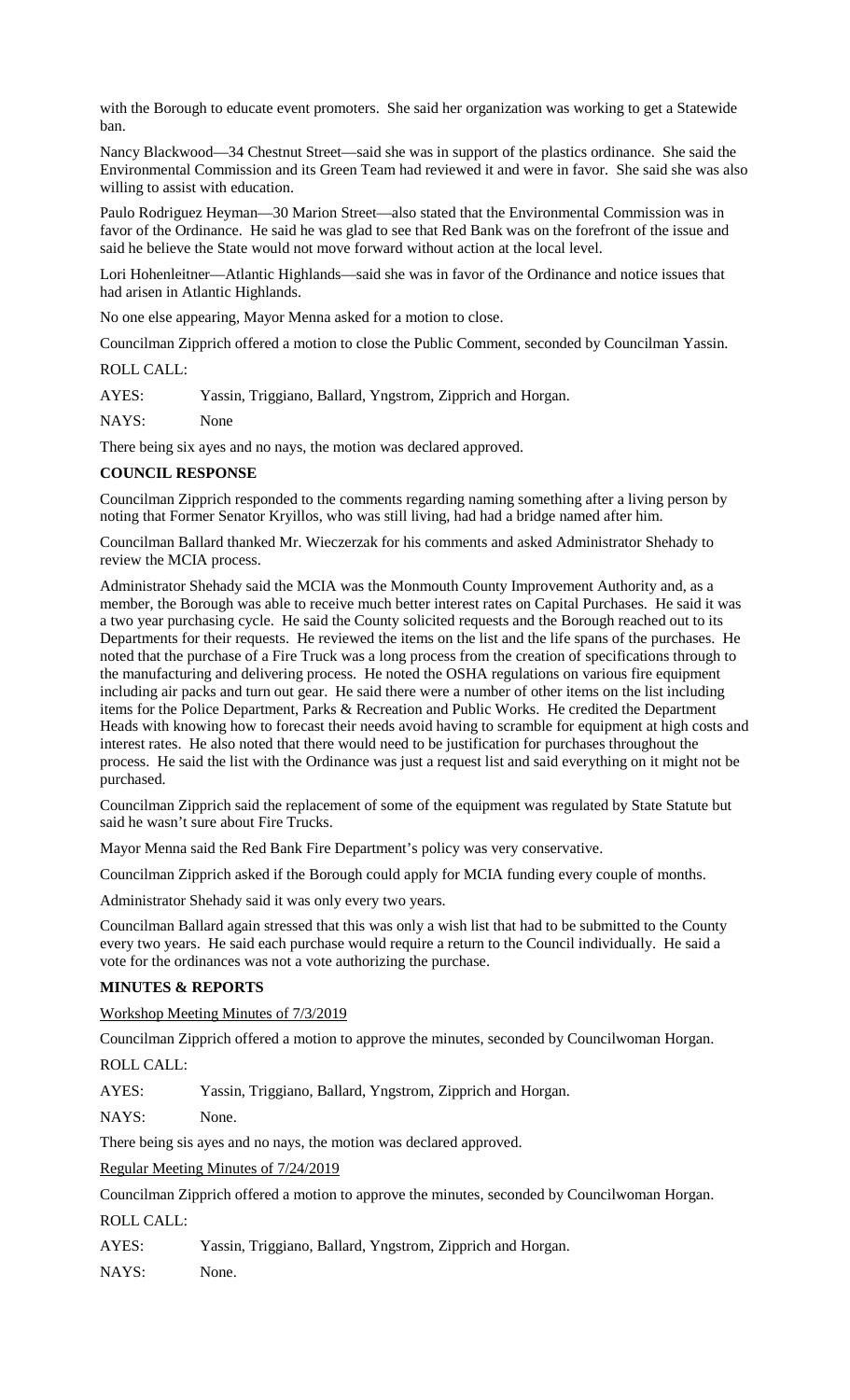There being sis ayes and no nays, the motion was declared approved.

### **ORDINANCES - Public Hearing/Adoption:**

2019-35 Mayor Menna read, "Ordinance Amending And Supplementing Chapter 490, Planning And Development Regulations, Relating To Driveways For One And Two Family Dwellings And Prohibiting Pavement On Other Than Driveways And Parking Areas."

Mayor Menna opened the public hearing and asked if anyone would like to speak.

No one appearing, Councilman Zipprich offered a motion to approve to close the public hearing, seconded by Councilman Yngstrom.

# ROLL CALL:

AYES: Yassin, Triggiano, Ballard, Yngstrom, Zipprich and Horgan.

NAYS: None

There being six ayes and no nays, the motion was declared approved.

Councilman Zipprich offered a motion to approve the adoption of the ordinance, seconded by Councilman Yngstrom.

# ROLL CALL:

| AYES: | Yassin, Triggiano, Ballard, Yngstrom, Zipprich and Horgan. |
|-------|------------------------------------------------------------|
|-------|------------------------------------------------------------|

NAYS: None

There being six ayes and no nays, the motion was approved on final reading.

2019-36 Mayor Menna read, "Ordinance Amending And Supplementing Chapter 490, Planning And Development Regulations, Relating To Green Roofs."

Mayor Menna opened the public hearing and asked if anyone would like to speak.

No one appearing, Councilman Yassin offered a motion to approve to close the public hearing, seconded by Councilwoman Horgan.

# ROLL CALL:

| AYES: |  |  | Yassin, Triggiano, Ballard, Yngstrom, Zipprich and Horgan. |
|-------|--|--|------------------------------------------------------------|
|-------|--|--|------------------------------------------------------------|

NAYS: None

There being six ayes and no nays, the motion was declared approved.

Councilman Yassin offered a motion to approve the adoption of the ordinance, seconded by Councilwoman Triggiano.

### ROLL CALL:

AYES: Yassin, Triggiano, Ballard, Yngstrom, Zipprich and Horgan.

NAYS: None

There being six ayes and no nays, the motion was approved on final reading.

2019-37 Mayor Menna read, "Ordinance Amending and Supplementing Chapter 490, Planning And Development Regulations, Relating To Storm Water Management And Control."

Mayor Menna opened the public hearing and asked if anyone would like to speak.

No one appearing, Councilman Zipprich offered a motion to approve to close the public hearing, seconded by Councilman Yngstrom.

# ROLL CALL:

AYES: Yassin, Triggiano, Ballard, Yngstrom, Zipprich and Horgan.

NAYS: None

There being six ayes and no nays, the motion was declared approved.

Councilman Zipprich offered a motion to approve the adoption of the ordinance, seconded by Councilman Yassin.

ROLL CALL:

| AYES: |  |  | Yassin, Triggiano, Ballard, Yngstrom, Zipprich and Horgan. |
|-------|--|--|------------------------------------------------------------|
|-------|--|--|------------------------------------------------------------|

NAYS: None

There being six ayes and no nays, the motion was approved on final reading.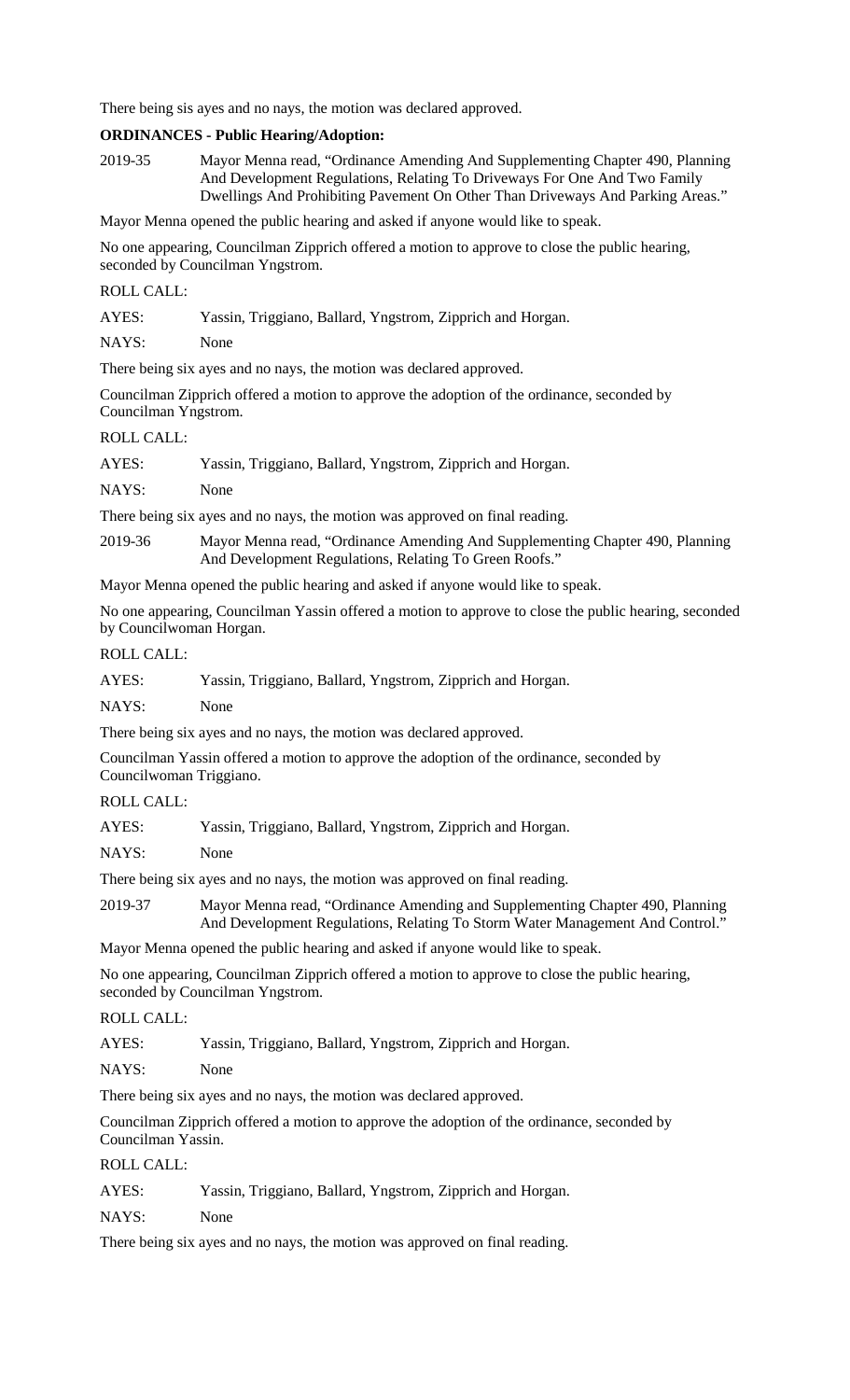2019-38 Mayor Menna read, "Ordinance Amending and Supplementing Chapter 490, Planning And Development Regulations, Relating To Storm Water Recharge Elements In New Parking Lots."

Mayor Menna opened the public hearing and asked if anyone would like to speak.

No one appearing, Councilman Zipprich offered a motion to approve to close the public hearing, seconded by Councilman Yassin.

# ROLL CALL:

AYES: Yassin, Triggiano, Ballard, Yngstrom, Zipprich and Horgan.

NAYS: None

There being six ayes and no nays, the motion was declared approved.

Councilman Yassin offered a motion to approve the adoption of the ordinance, seconded by Councilwoman Horgan.

### ROLL CALL:

| AYES: | Yassin, Triggiano, Ballard, Yngstrom, Zipprich and Horgan. |  |
|-------|------------------------------------------------------------|--|
|-------|------------------------------------------------------------|--|

NAYS: None

There being six ayes and no nays, the motion was approved on final reading.

2019-39 Mayor Menna read, "Ordinance Authorizing The Acquisition Of A Permanent Easement Affecting 25 Vista Place A/K/A Block 13, Lot 16 From The Owner Thereof For The Purpose Of Memorializing And Recording The Location And Authority For A Preexisting Borough-owned Drainage Pipe."

Mayor Menna opened the public hearing and asked if anyone would like to speak.

No one appearing, Councilwoman Horgan offered a motion to approve to close the public hearing, seconded by Councilman Zipprich.

ROLL CALL:

| AYES: |  |  | Yassin, Triggiano, Ballard, Yngstrom, Zipprich and Horgan. |
|-------|--|--|------------------------------------------------------------|
|-------|--|--|------------------------------------------------------------|

NAYS: None

There being six ayes and no nays, the motion was declared approved.

Councilwoman Horgan offered a motion to approve the adoption of the ordinance, seconded by Councilman Zipprich.

ROLL CALL:

AYES: Yassin, Triggiano, Ballard, Yngstrom, Zipprich and Horgan.

NAYS: None

There being six ayes and no nays, the motion was approved on final reading.

2019-40 Mayor Menna read, "Ordinance Supplementing The Revised General Ordinances Of The Borough To Insert New Chapter 297: "Common Carrier Drop Boxes" To Regulate The Placement Of Existing And Future Common Carrier Drop Boxes In, Near, And Upon Public Streets, Sidewalks, And Roadways."

Mayor Menna opened the public hearing and asked if anyone would like to speak.

No one appearing, Councilman Zipprich offered a motion to approve to close the public hearing, seconded by Councilwoman Horgan.

# ROLL CALL:

AYES: Yassin, Triggiano, Ballard, Yngstrom, Zipprich and Horgan.

NAYS: None

There being six ayes and no nays, the motion was declared approved.

Councilman Yngstrom offered a motion to approve the adoption of the ordinance, seconded by Councilman Zipprich.

# ROLL CALL:

| AYES: | Yassin, Triggiano, Ballard, Yngstrom, Zipprich and Horgan. |  |  |
|-------|------------------------------------------------------------|--|--|
|-------|------------------------------------------------------------|--|--|

NAYS: None

There being six ayes and no nays, the motion was approved on final reading.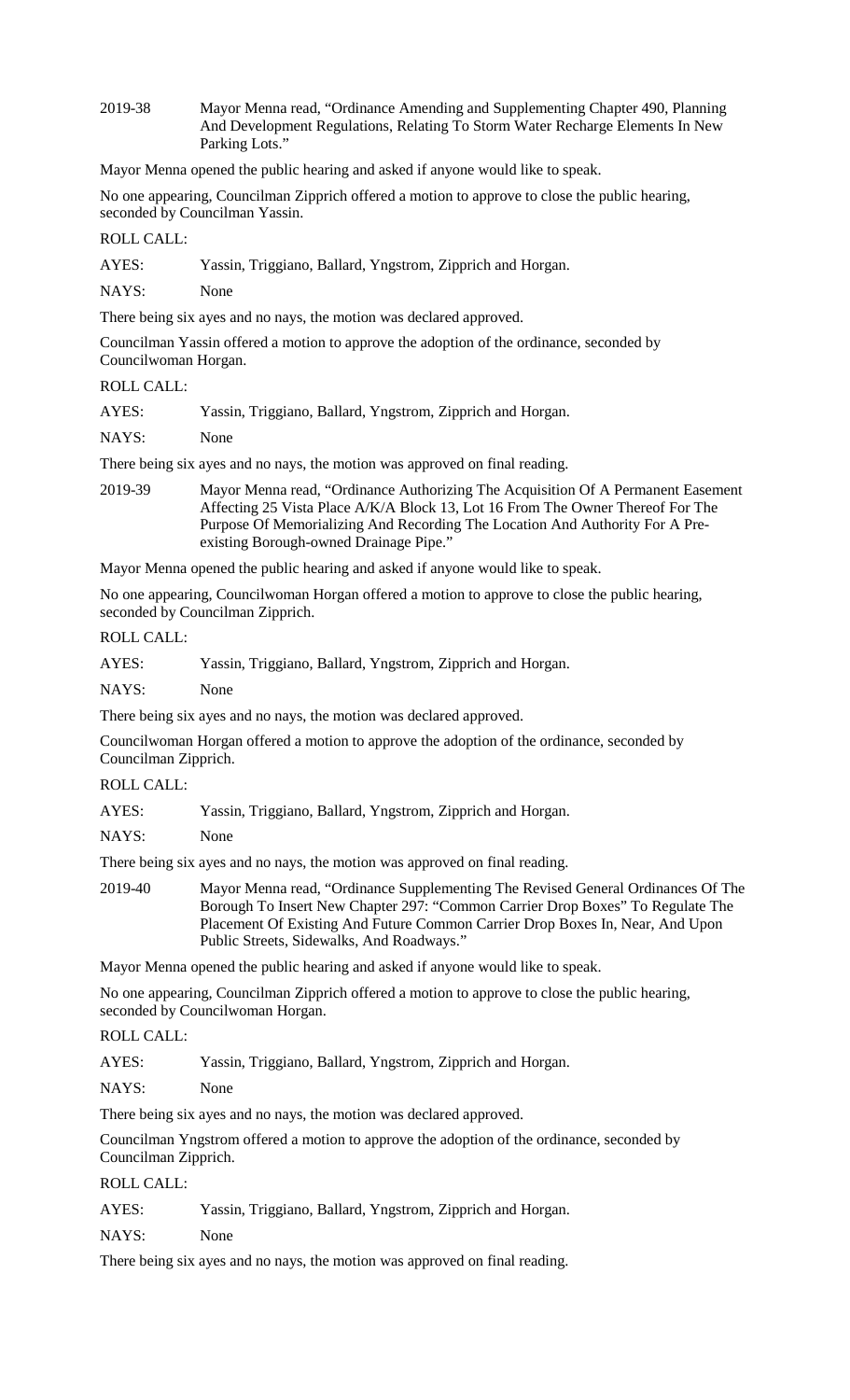2019-41 Mayor Menna read, "Ordinance Supplementing the Borough's Revised General Ordinances To Insert New Chapter 492: "Plastics And Polystyrene Foam (Single-use)" To Prohibit The Use And Distribution Of Single-use Plastic Bags, Plastic Straws And Polystyrene Foam Containers By Businesses."

Mayor Menna opened the public hearing and asked if anyone would like to speak.

No one appearing, Councilwoman Triggiano offered a motion to approve to close the public hearing, seconded by Councilman Zipprich.

ROLL CALL:

| AYES: |  |  | Yassin, Triggiano, Ballard, Yngstrom, Zipprich and Horgan. |
|-------|--|--|------------------------------------------------------------|
|       |  |  |                                                            |

NAYS: None

There being six ayes and no nays, the motion was declared approved.

Councilwoman Triggiano offered a motion to approve the adoption of the ordinance, seconded by Councilman Yassin.

# ROLL CALL:

| AYES: |  |  | Yassin, Triggiano, Ballard, Yngstrom, Zipprich and Horgan. |
|-------|--|--|------------------------------------------------------------|
|       |  |  |                                                            |

NAYS: None

There being six ayes and no nays, the motion was approved on final reading.

2019-42 Mayor Menna read, "Ordinance Supplementing the Borough's Revised General Ordinances to Insert New Chapter 302: "Construction Cranes" to Regulate the Operation and Use of Cranes within the Borough."

Mayor Menna opened the public hearing and asked if anyone would like to speak.

No one appearing, Councilman Zipprich offered a motion to approve to close the public hearing, seconded by Councilman Yassin.

# ROLL CALL:

| AYES: | Yassin, Triggiano, Ballard, Yngstrom, Zipprich and Horgan. |
|-------|------------------------------------------------------------|
| NAYS: | None                                                       |

There being six ayes and no nays, the motion was declared approved.

Councilman Yassin offered a motion to approve the adoption of the ordinance, seconded by Councilman Zipprich.

ROLL CALL:

| AYES: |  |  | Yassin, Triggiano, Ballard, Yngstrom, Zipprich and Horgan. |
|-------|--|--|------------------------------------------------------------|
|       |  |  |                                                            |

NAYS: None

There being six ayes and no nays, the motion was approved on final reading.

2019-43 Mayor Menna read, "Ordinance Authorizing the Leasing of Certain Capital Equipment by the Borough of Red Bank, New Jersey from the Monmouth County Improvement Authority and the Execution of a Lease and Agreement Relating Thereto."

Mayor Menna opened the public hearing and asked if anyone would like to speak.

No one appearing, Councilman Ballard offered a motion to approve to close the public hearing, seconded by Councilman Zipprich.

#### ROLL CALL:

AYES: Yassin, Triggiano, Ballard, Yngstrom, Zipprich and Horgan.

NAYS: None

There being six ayes and no nays, the motion was declared approved.

Councilman Ballard offered a motion to approve the adoption of the ordinance, seconded by Councilman Zipprich.

ROLL CALL:

AYES: Yassin, Triggiano, Ballard, Yngstrom, Zipprich and Horgan.

NAYS: None

There being six ayes and no nays, the motion was approved on final reading.

2019-44 Mayor Menna read, "Ordinance Amending the Revised General Ordinances of the Borough to Revise Section 680-35: "Schedule I" Under Chapter 680: "Parking and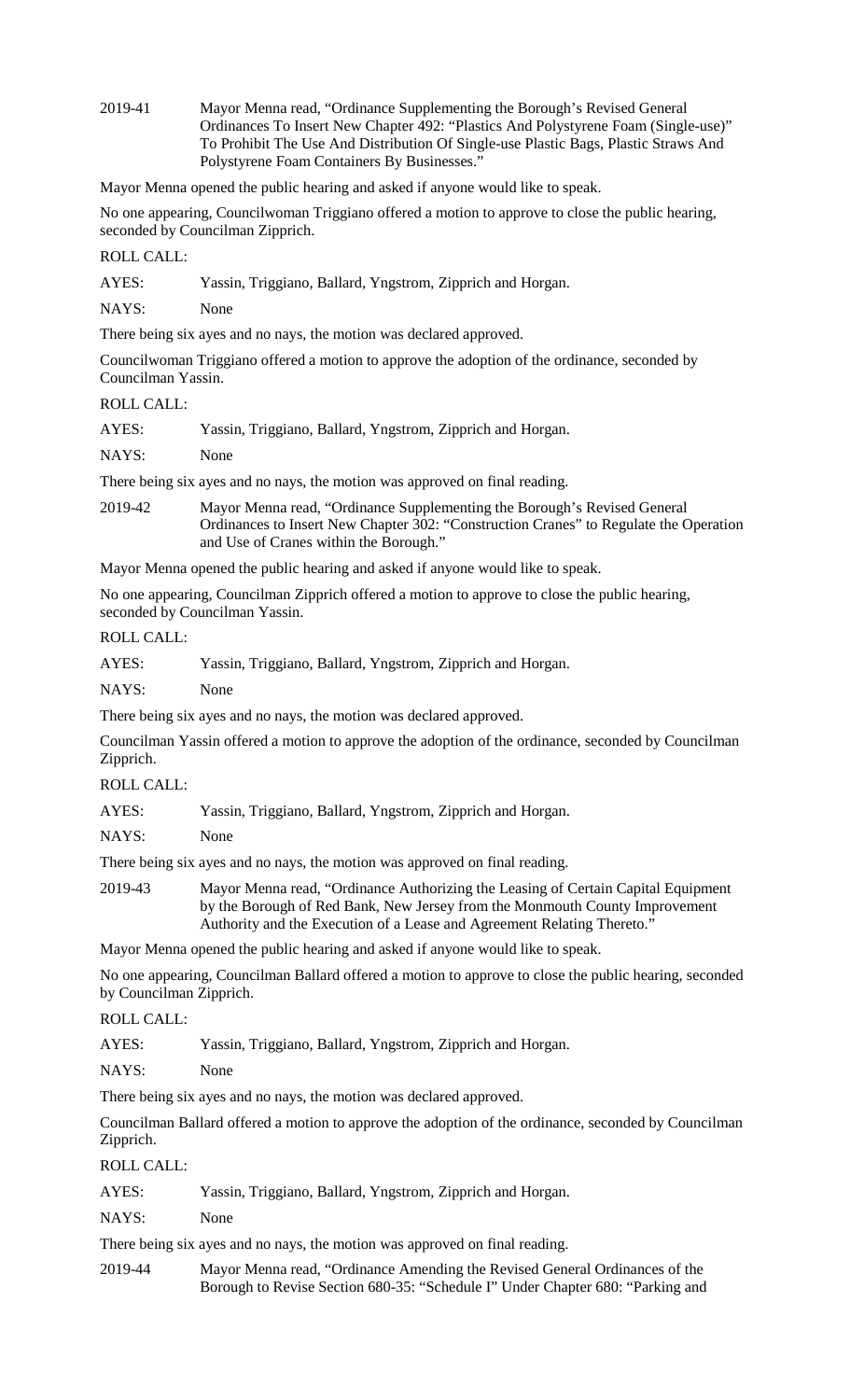Traffic" to Prohibit Parking on the North Side of Earl Street for 150 Feet from the Intersection of Shrewsbury Avenue."

Mayor Menna opened the public hearing and asked if anyone would like to speak.

No one appearing, Councilman Yngstrom offered a motion to approve to close the public hearing, seconded by Councilman Zipprich.

#### ROLL CALL:

AYES: Yassin, Triggiano, Ballard, Yngstrom, Zipprich and Horgan.

NAYS: None

There being six ayes and no nays, the motion was declared approved.

Councilman Yngstrom offered a motion to approve the adoption of the ordinance, seconded by Councilman Yassin.

# ROLL CALL:

| AYES:<br>Yassin, Triggiano, Ballard, Yngstrom, Zipprich and Horgan. |  |
|---------------------------------------------------------------------|--|
|---------------------------------------------------------------------|--|

NAYS: None

There being six ayes and no nays, the motion was approved on final reading.

2019-45 Mayor Menna read, "Ordinance Authorizing the Acquisition of Easement(s) Affecting Block 30.01, Lot 15 from the Private Owner Thereof for the Purpose of Constructing Streetscape, Drainage, and Lighting Improvements in the Area of White Street and English Plaza."

Mayor Menna opened the public hearing and asked if anyone would like to speak.

No one appearing, Councilman Zipprich offered a motion to approve to close the public hearing, seconded by Councilwoman Horgan.

#### ROLL CALL:

| AYES: |  |  | Yassin, Triggiano, Ballard, Yngstrom, Zipprich and Horgan. |
|-------|--|--|------------------------------------------------------------|
|-------|--|--|------------------------------------------------------------|

NAYS: None

There being six ayes and no nays, the motion was declared approved.

Councilman Zipprich offered a motion to approve the adoption of the ordinance, seconded by Councilman Yassin.

ROLL CALL:

| AYES: |  |  | Yassin, Triggiano, Ballard, Yngstrom, Zipprich and Horgan. |
|-------|--|--|------------------------------------------------------------|
|       |  |  |                                                            |

NAYS: None

There being six ayes and no nays, the motion was approved on final reading.

2019-46 Mayor Menna read, "Ordinance Authorizing the Acquisition of Easement(s) Affecting Block 30.01, Lot 15.01 from the Private Owner Thereof for the Purpose of Constructing Streetscape, Drainage, and Lighting Improvements in the Area of White Street and English Plaza."

Mayor Menna opened the public hearing and asked if anyone would like to speak.

No one appearing, Councilman Zipprich offered a motion to approve to close the public hearing, seconded by Councilwoman Horgan.

#### ROLL CALL:

AYES: Yassin, Triggiano, Ballard, Yngstrom, Zipprich and Horgan.

NAYS: None

There being six ayes and no nays, the motion was declared approved.

Councilman Zipprich offered a motion to approve the adoption of the ordinance, seconded by Councilman Yassin.

ROLL CALL:

| AYES:   | Yassin, Triggiano, Ballard, Yngstrom, Zipprich and Horgan.                                                                                                              |
|---------|-------------------------------------------------------------------------------------------------------------------------------------------------------------------------|
| NAYS:   | <b>None</b>                                                                                                                                                             |
| 2019-47 | Mayor Menna read, "Ordinance Authorizing the Acquisition of Easement(s) Affecting<br>Block 30.01, Lot 38 from the Private Owner Thereof for the Purpose of Constructing |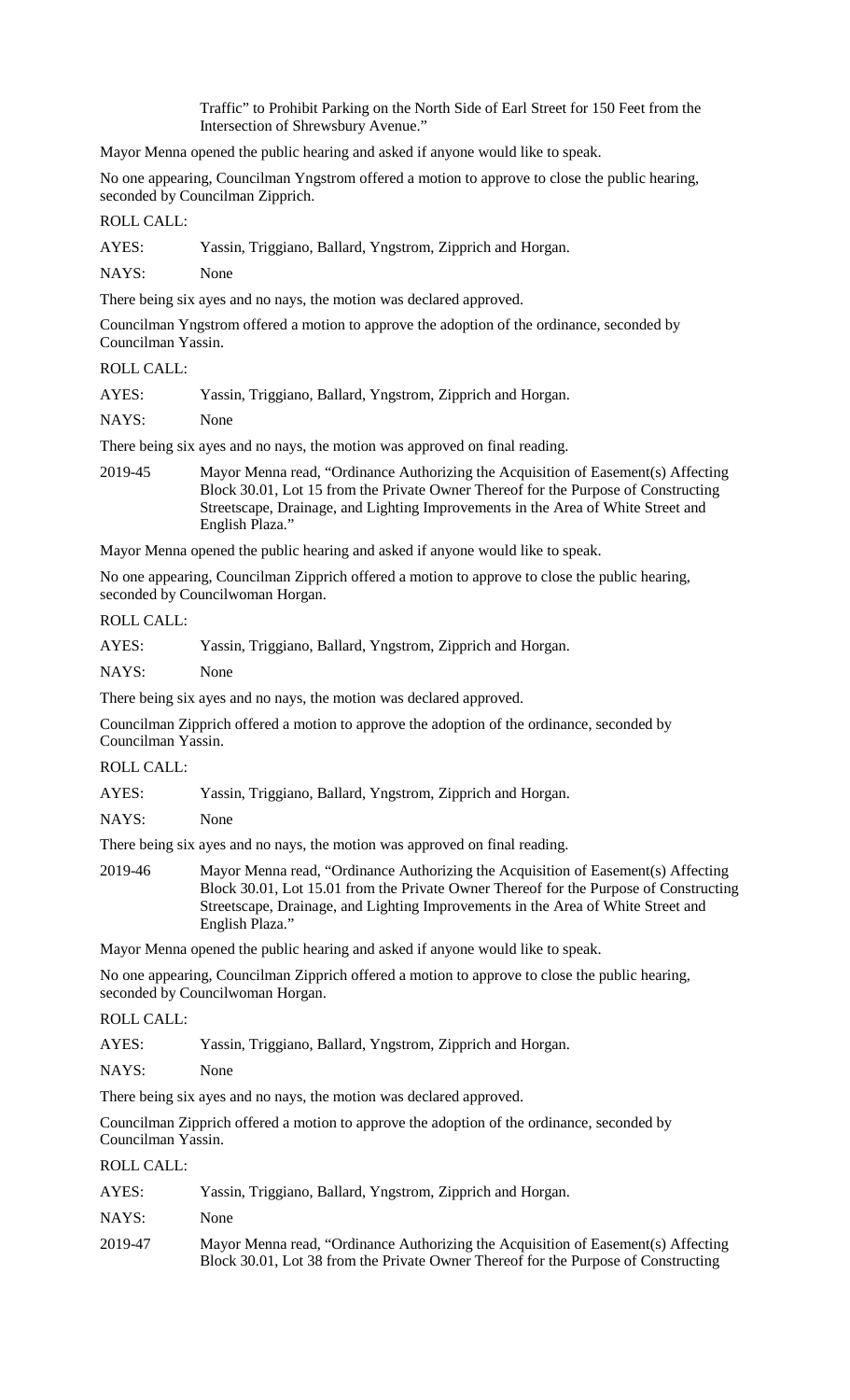Streetscape, Drainage, and Lighting Improvements in the Area of White Street and English Plaza."

Mayor Menna opened the public hearing and asked if anyone would like to speak.

No one appearing, Councilman Zipprich offered a motion to approve to close the public hearing, seconded by Councilwoman Horgan.

#### ROLL CALL:

| AYES: |  |  |  | Yassin, Triggiano, Ballard, Yngstrom, Zipprich and Horgan. |
|-------|--|--|--|------------------------------------------------------------|
|       |  |  |  |                                                            |

NAYS: None

There being six ayes and no nays, the motion was declared approved.

Councilman Zipprich offered a motion to approve the adoption of the ordinance, seconded by Councilman Yassin.

#### ROLL CALL:

| AYES:   | Yassin, Triggiano, Ballard, Yngstrom, Zipprich and Horgan.                                                                                                                                                                                                                     |
|---------|--------------------------------------------------------------------------------------------------------------------------------------------------------------------------------------------------------------------------------------------------------------------------------|
| NAYS:   | None                                                                                                                                                                                                                                                                           |
| 2019-48 | Mayor Menna read, "Ordinance Authorizing the Acquisition of Easement(s) Affecting<br>Block 30.01, Lot 31 from the Private Owner Thereof for the Purpose of Constructing<br>Streetscape, Drainage, and Lighting Improvements in the Area of White Street and<br>English Plaza." |

Mayor Menna opened the public hearing and asked if anyone would like to speak.

No one appearing, Councilman Zipprich offered a motion to approve to close the public hearing, seconded by Councilwoman Horgan.

### ROLL CALL:

| AYES: | Yassin, Triggiano, Ballard, Yngstrom, Zipprich and Horgan. |
|-------|------------------------------------------------------------|
| NAYS: | None                                                       |

There being six ayes and no nays, the motion was declared approved.

Councilman Zipprich offered a motion to approve the adoption of the ordinance, seconded by Councilman Yassin.

### ROLL CALL:

| AYES:   | Yassin, Triggiano, Ballard, Yngstrom, Zipprich and Horgan.                                                                                                                                                                                                                     |
|---------|--------------------------------------------------------------------------------------------------------------------------------------------------------------------------------------------------------------------------------------------------------------------------------|
| NAYS:   | None                                                                                                                                                                                                                                                                           |
| 2019-49 | Mayor Menna read, "Ordinance Authorizing the Acquisition of Easement(s) Affecting<br>Block 30.01, Lot 32 from the Private Owner Thereof for the Purpose of Constructing<br>Streetscape, Drainage, and Lighting Improvements in the Area of White Street and<br>English Plaza." |

Mayor Menna opened the public hearing and asked if anyone would like to speak.

No one appearing, Councilman Zipprich offered a motion to approve to close the public hearing, seconded by Councilwoman Horgan.

ROLL CALL:

AYES: Yassin, Triggiano, Ballard, Yngstrom, Zipprich and Horgan.

NAYS: None

There being six ayes and no nays, the motion was declared approved.

Councilman Zipprich offered a motion to approve the adoption of the ordinance, seconded by Councilman Yassin.

#### ROLL CALL:

| AYES:   | Yassin, Triggiano, Ballard, Yngstrom, Zipprich and Horgan.                                                                                                                                                                                                                     |
|---------|--------------------------------------------------------------------------------------------------------------------------------------------------------------------------------------------------------------------------------------------------------------------------------|
| NAYS:   | None                                                                                                                                                                                                                                                                           |
| 2019-50 | Mayor Menna read, "Ordinance Authorizing the Acquisition of Easement(s) Affecting<br>Block 30.01, Lot 26 from the Private Owner Thereof for the Purpose of Constructing<br>Streetscape, Drainage, and Lighting Improvements in the Area of White Street and<br>English Plaza." |

Mayor Menna opened the public hearing and asked if anyone would like to speak.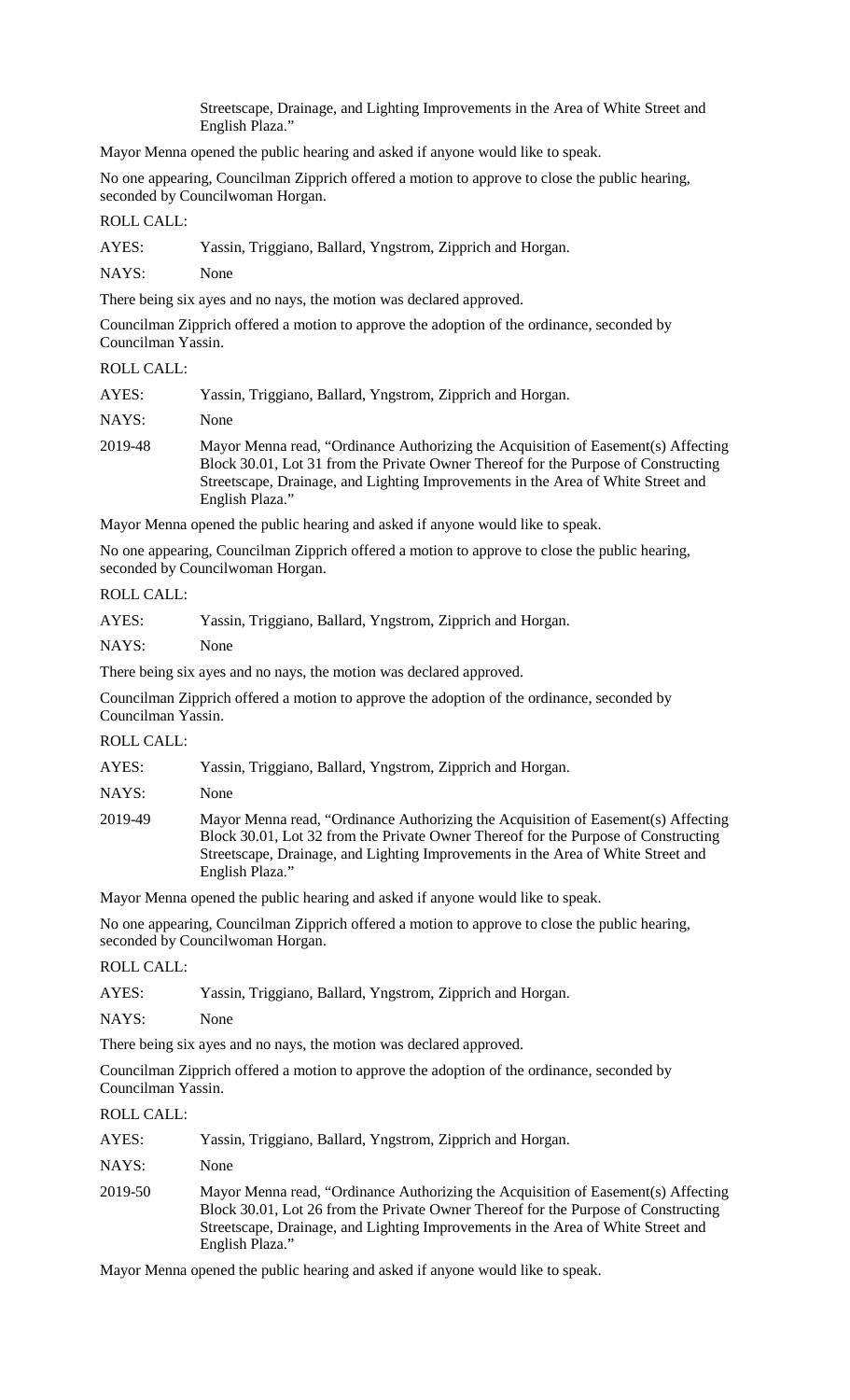No one appearing, Councilman Zipprich offered a motion to approve to close the public hearing, seconded by Councilwoman Horgan.

ROLL CALL:

AYES: Yassin, Triggiano, Ballard, Yngstrom, Zipprich and Horgan.

NAYS: None

There being six ayes and no nays, the motion was declared approved.

Councilman Zipprich offered a motion to approve the adoption of the ordinance, seconded by Councilman Yassin.

ROLL CALL:

| AYES:   | Yassin, Triggiano, Ballard, Yngstrom, Zipprich and Horgan.                                                                                                                                                                                                                        |
|---------|-----------------------------------------------------------------------------------------------------------------------------------------------------------------------------------------------------------------------------------------------------------------------------------|
| NAYS:   | None                                                                                                                                                                                                                                                                              |
| 2019-51 | Mayor Menna read, "Ordinance Authorizing the Acquisition of Easement(s) Affecting<br>Block 30.01, Lot 26.01 from the Private Owner Thereof for the Purpose of Constructing<br>Streetscape, Drainage, and Lighting Improvements in the Area of White Street and<br>English Plaza." |

Mayor Menna opened the public hearing and asked if anyone would like to speak.

No one appearing, Councilman Zipprich offered a motion to approve to close the public hearing, seconded by Councilwoman Horgan.

### ROLL CALL:

AYES: Yassin, Triggiano, Ballard, Yngstrom, Zipprich and Horgan.

NAYS: None

There being six ayes and no nays, the motion was declared approved.

Councilman Zipprich offered a motion to approve the adoption of the ordinance, seconded by Councilman Yassin.

# ROLL CALL:

| AYES: | Yassin, Triggiano, Ballard, Yngstrom, Zipprich and Horgan. |
|-------|------------------------------------------------------------|
|-------|------------------------------------------------------------|

NAYS: None

2019-52 Mayor Menna read, "Ordinance Authorizing the Acquisition of Easement(s) Affecting Block 30.01, Lot 27 from the Private Owner Thereof for the Purpose of Constructing Streetscape, Drainage, and Lighting Improvements in the Area of White Street and English Plaza."

Mayor Menna opened the public hearing and asked if anyone would like to speak.

No one appearing, Councilman Zipprich offered a motion to approve to close the public hearing, seconded by Councilwoman Horgan.

ROLL CALL:

| AYES: |  |  | Yassin, Triggiano, Ballard, Yngstrom, Zipprich and Horgan. |
|-------|--|--|------------------------------------------------------------|
|       |  |  |                                                            |

NAYS: None

There being six ayes and no nays, the motion was declared approved.

Councilman Zipprich offered a motion to approve the adoption of the ordinance, seconded by Councilman Yassin.

ROLL CALL:

| AYES: |  |  | Yassin, Triggiano, Ballard, Yngstrom, Zipprich and Horgan. |
|-------|--|--|------------------------------------------------------------|
|-------|--|--|------------------------------------------------------------|

NAYS: None

2019-53 Mayor Menna read, "Ordinance Authorizing the Acquisition of Easement(s) Affecting Block 30.01, Lot 29 from the Private Owner Thereof for the Purpose of Constructing Streetscape, Drainage, and Lighting Improvements in the Area of White Street and English Plaza."

Mayor Menna opened the public hearing and asked if anyone would like to speak.

No one appearing, Councilman Zipprich offered a motion to approve to close the public hearing, seconded by Councilwoman Horgan.

ROLL CALL: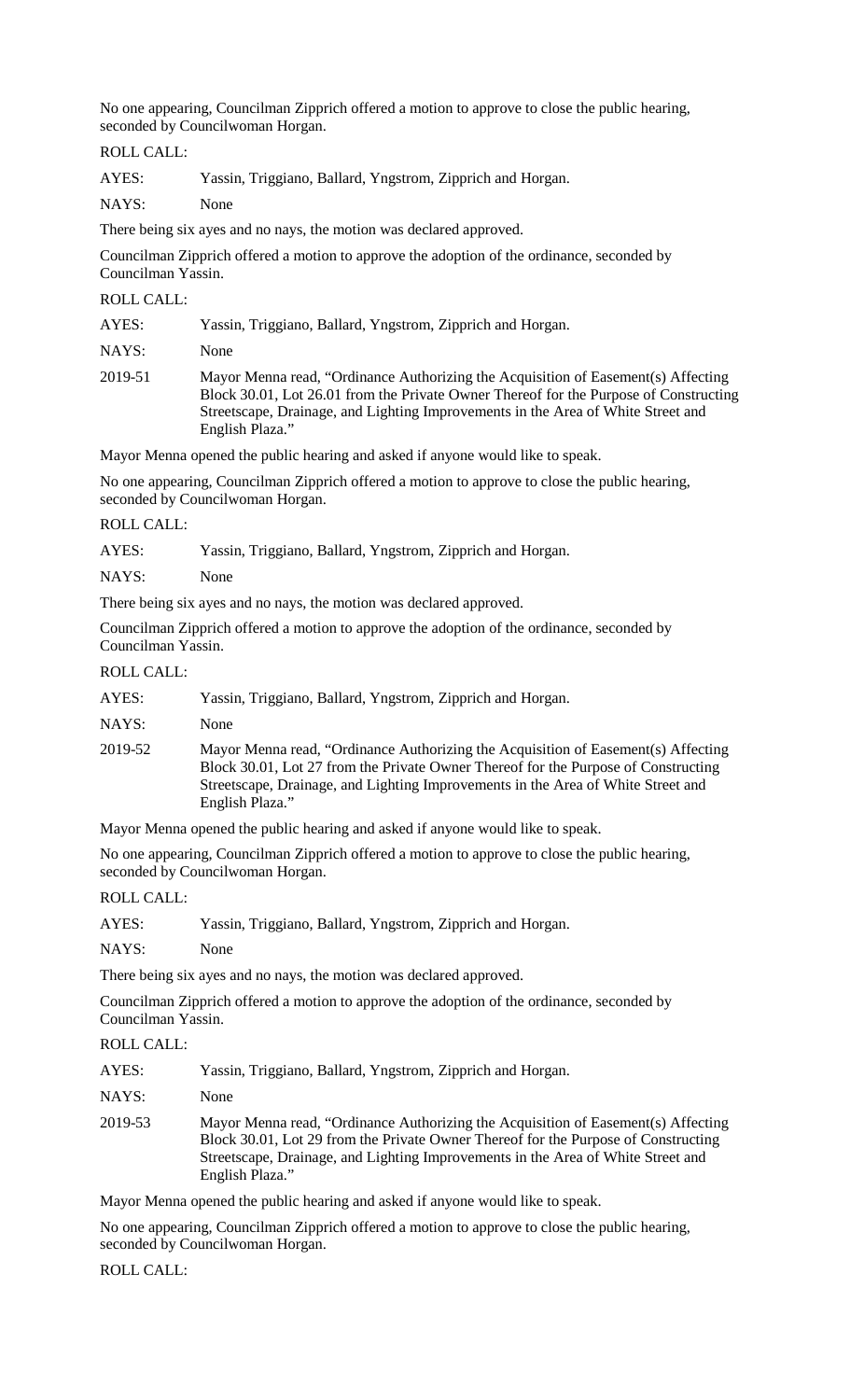AYES: Yassin, Triggiano, Ballard, Yngstrom, Zipprich and Horgan.

NAYS: None

There being six ayes and no nays, the motion was declared approved.

Councilman Zipprich offered a motion to approve the adoption of the ordinance, seconded by Councilman Yassin.

ROLL CALL:

| AYES: |  |  |  | Yassin, Triggiano, Ballard, Yngstrom, Zipprich and Horgan. |
|-------|--|--|--|------------------------------------------------------------|
|       |  |  |  |                                                            |

NAYS: None

2019-54 Mayor Menna read, "Ordinance Authorizing the Acquisition of Easement(s) Affecting Block 30.01, Lot 30 from the Private Owner Thereof for the Purpose of Constructing Streetscape, Drainage, and Lighting Improvements in the Area of White Street and English Plaza."

Mayor Menna opened the public hearing and asked if anyone would like to speak.

No one appearing, Councilman Zipprich offered a motion to approve to close the public hearing, seconded by Councilwoman Horgan.

#### ROLL CALL:

| AYES: |  |  | Yassin, Triggiano, Ballard, Yngstrom, Zipprich and Horgan. |
|-------|--|--|------------------------------------------------------------|
|       |  |  |                                                            |

NAYS: None

There being six ayes and no nays, the motion was declared approved.

Councilman Zipprich offered a motion to approve the adoption of the ordinance, seconded by Councilman Yassin.

# ROLL CALL:

| AYES:   | Yassin, Triggiano, Ballard, Yngstrom, Zipprich and Horgan.                                                                                                                                                                                                                     |
|---------|--------------------------------------------------------------------------------------------------------------------------------------------------------------------------------------------------------------------------------------------------------------------------------|
| NAYS:   | None                                                                                                                                                                                                                                                                           |
| 2019-55 | Mayor Menna read, "Ordinance Authorizing the Acquisition of Easement(s) Affecting<br>Block 30.01, Lot 38 from the Private Owner Thereof for the Purpose of Constructing<br>Streetscape, Drainage, and Lighting Improvements in the Area of White Street and<br>English Plaza." |

Mayor Menna opened the public hearing and asked if anyone would like to speak.

No one appearing, Councilman Zipprich offered a motion to approve to close the public hearing, seconded by Councilwoman Horgan.

# ROLL CALL:

AYES: Yassin, Triggiano, Ballard, Yngstrom, Zipprich and Horgan.

NAYS: None

There being six ayes and no nays, the motion was declared approved.

Councilman Zipprich offered a motion to approve the adoption of the ordinance, seconded by Councilman Yassin.

# ROLL CALL:

AYES: Yassin, Triggiano, Ballard, Yngstrom, Zipprich and Horgan.

NAYS: None

# **ORDINANCES – First Reading:**

2019-56 Mayor Menna read, "Ordinance Supplementing the Revised General Ordinances of the Borough to Insert New Section 680-20(B) Under Chapter 680: "Vehicles and Traffic" to Provide for the Designation of Certain Municipal Parking Lot Spaces for Compact Cars Only."

Councilman Zipprich offered a motion to approve the introduction of the ordinance, seconded by Councilman Yassin.

# ROLL CALL:

AYES: Yassin, Triggiano, Ballard, Yngstrom, Zipprich and Horgan.

NAYS: None

There being six ayes and no nays, the motion was declared approved.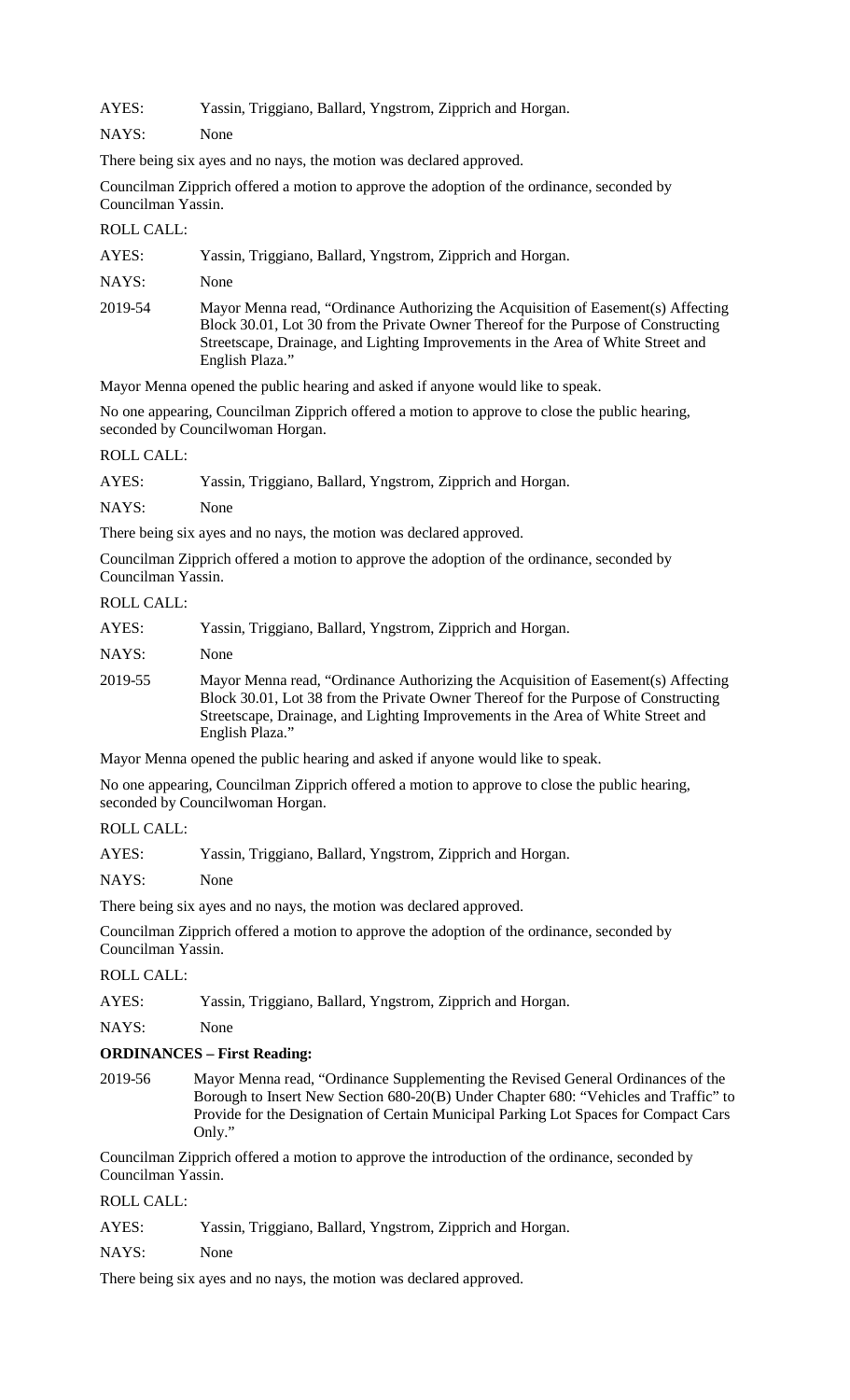2019-57 Mayor Menna read, "Ordinance to Insert New Section 680-54: "Schedule XX" Under Chapter 680: "Parking And Traffic" to Specify the Municipal Parking Lot Spaces to be Designated as "Compact Car Parking Only."

Councilman Zipprich offered a motion to approve the introduction of the ordinance, seconded by Councilwoman Horgan.

# ROLL CALL:

AYES: Yassin, Triggiano, Ballard, Yngstrom, Zipprich and Horgan.

NAYS: None

There being six ayes and no nays, the motion was declared approved.

2019-58 Mayor Menna read, "Ordinance Authorizing the Naming of a Street in Accordance With N.J.S.A. 40:67-1(K)."

Councilman Yngstrom offered a motion to approve the introduction of the ordinance, seconded by Councilwoman Horgan.

# $R$  $($

| <b>ROLL CALL:</b>  |                                                                                                                                                                                          |  |  |  |  |
|--------------------|------------------------------------------------------------------------------------------------------------------------------------------------------------------------------------------|--|--|--|--|
| AYES:              | Yassin, Triggiano, Ballard, Yngstrom, Zipprich and Horgan.                                                                                                                               |  |  |  |  |
| NAYS:              | None                                                                                                                                                                                     |  |  |  |  |
|                    | There being six ayes and no nays, the motion was declared approved.                                                                                                                      |  |  |  |  |
| <b>RESOLUTIONS</b> |                                                                                                                                                                                          |  |  |  |  |
| 19-197             | Mayor Menna read, "A Resolution for Payment of Bills Amounting to<br>\$5,584,964.60.                                                                                                     |  |  |  |  |
|                    | Councilman Yngstrom offered a motion to approve the resolution, seconded by Councilman Zipprich.                                                                                         |  |  |  |  |
| <b>ROLL CALL:</b>  |                                                                                                                                                                                          |  |  |  |  |
| AYES:              | Yassin, Triggiano, Ballard, Yngstrom, Zipprich and Horgan.                                                                                                                               |  |  |  |  |
| NAYS:              | None                                                                                                                                                                                     |  |  |  |  |
|                    | There being six ayes and no nays, the motion was declared approved.                                                                                                                      |  |  |  |  |
| 19-198             | Mayor Menna read, "A Resolution Authorizing Tax Credits/Refunds Totaling \$3,138.55<br>due to Judgements of the Tax Court of New Jersey."                                                |  |  |  |  |
|                    | Councilman Yngstrom offered a motion to approve the resolution, seconded by Councilman Zipprich.                                                                                         |  |  |  |  |
| <b>ROLL CALL:</b>  |                                                                                                                                                                                          |  |  |  |  |
| AYES:              | Yassin, Triggiano, Ballard, Yngstrom, Zipprich and Horgan.                                                                                                                               |  |  |  |  |
| NAYS:              | None                                                                                                                                                                                     |  |  |  |  |
|                    | There being six ayes and no nays, the motion was declared approved.                                                                                                                      |  |  |  |  |
| 19-199             | Mayor Menna read, "A Resolution Authorizing Water/Sewer Refund of \$98.91 due to<br>Overpayment."                                                                                        |  |  |  |  |
|                    | Councilman Yngstrom offered a motion to approve the resolution, seconded by Councilman Zipprich.                                                                                         |  |  |  |  |
| <b>ROLL CALL:</b>  |                                                                                                                                                                                          |  |  |  |  |
| AYES:              | Yassin, Triggiano, Ballard, Yngstrom, Zipprich and Horgan.                                                                                                                               |  |  |  |  |
| NAYS:              | None                                                                                                                                                                                     |  |  |  |  |
|                    | There being six ayes and no nays, the motion was declared approved.                                                                                                                      |  |  |  |  |
| 19-200             | Mayor Menna read, "A Resolution Accepting the Performance Guarantee Posted by<br>Yellowbrook Property Company, LLC for the Development Project Located at Block 73,<br>Lots $16 & 17$ ." |  |  |  |  |
|                    | Councilman Yngstrom offered a motion to approve the resolution, seconded by Councilman Zipprich.                                                                                         |  |  |  |  |
| <b>ROLL CALL:</b>  |                                                                                                                                                                                          |  |  |  |  |
| AYES:              | Yassin, Triggiano, Ballard, Yngstrom, Zipprich and Horgan.                                                                                                                               |  |  |  |  |
| NAYS:              | None                                                                                                                                                                                     |  |  |  |  |
|                    | There being six ayes and no nays, the motion was declared approved.                                                                                                                      |  |  |  |  |
| 19-201             | Mayor Menna read, "A Resolution Accepting Performance Guarantee Posted by David<br>Popkin for a Project Located at 170 Monmouth Street, Block 36, Lot 23.01."                            |  |  |  |  |
|                    | Councilman Yngstrom offered a motion to approve the resolution, seconded by Councilman Zipprich.                                                                                         |  |  |  |  |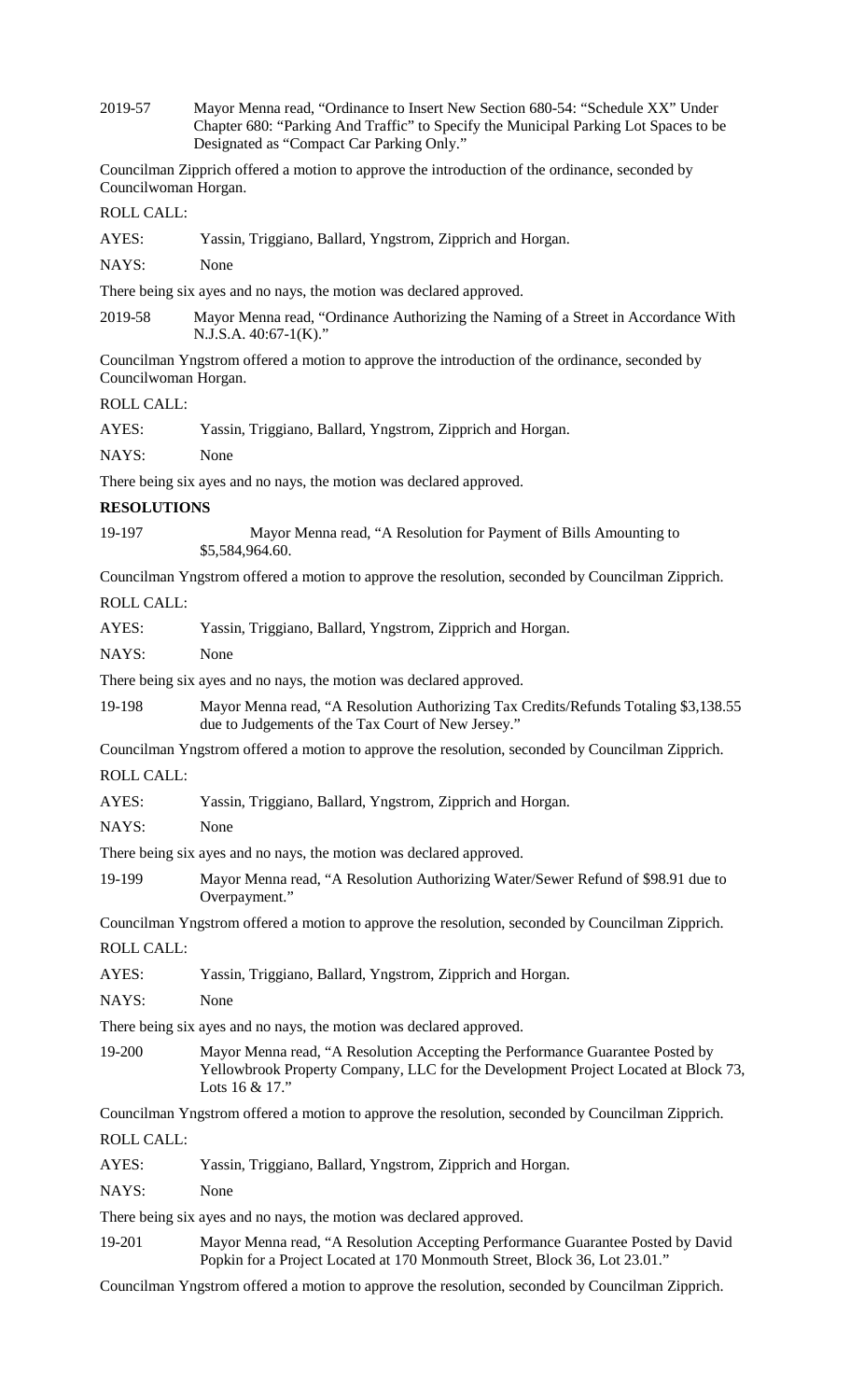ROLL CALL:

AYES: Yassin, Triggiano, Ballard, Yngstrom, Zipprich and Horgan.

NAYS: None

There being six ayes and no nays, the motion was declared approved.

19-202 Mayor Menna read, "A Resolution Accepting Performance Guarantee and Inspection Escrow Posted By Riverwalk Commons Red Bank, LLLC for the Development Project Located at 24-30 Mechanic Street, Block 29, Lots 5, 6 & 7."

Councilman Yngstrom offered a motion to approve the resolution, seconded by Councilman Zipprich.

ROLL CALL:

| AYES: |  | Yassin, Triggiano, Ballard, Yngstrom, Zipprich and Horgan. |
|-------|--|------------------------------------------------------------|
|       |  |                                                            |

NAYS: None

There being six ayes and no nays, the motion was declared approved.

19-203 Mayor Menna read, "Resolution Authorizing a Shared Services Agreement with the Special Improvement District Borough of Red Bank, Inc. D/B/A Red Bank Rivercenter for Constructing Streetscape, Drainage, And Lighting Improvements in the area of White Street and English Plaza."

Councilman Yngstrom offered a motion to approve the resolution, seconded by Councilman Zipprich.

ROLL CALL:

AYES: Yassin, Triggiano, Ballard, Yngstrom, Zipprich and Horgan.

NAYS: None

There being six ayes and no nays, the motion was declared approved.

19-204 Mayor Menna read, "A Resolution Approving the Form and Authorizing the Execution and Delivery of a Letter of Representation and a Continuing Disclosure Agreement in Connection with the Issuance and Delivery of the Monmouth County Improvement Authority's Capital Equipment Pooled Lease Revenue Bonds, Series 2019 and Authorizing an Authorized Municipal Representative to Do All Other Things Deemed Necessary or Advisable in Connection with the Issuance, Sale and Delivery of Such Bonds."

Councilman Yngstrom offered a motion to approve the resolution, seconded by Councilman Zipprich.

ROLL CALL:

AYES: Yassin, Triggiano, Ballard, Yngstrom, Zipprich and Horgan.

NAYS: None

There being six ayes and no nays, the motion was declared approved.

19-205 Mayor Menna read, "A Resolution Authorizing the Borough Planner to Perform Additional Affordable Housing Planning Services to Assist the Borough in the Court-Mandated Compliance Process."

Councilman Yngstrom offered a motion to approve the resolution, seconded by Councilman Zipprich.

ROLL CALL:

| AYES: | Yassin, Triggiano, Ballard, Yngstrom, Zipprich and Horgan. |
|-------|------------------------------------------------------------|
|-------|------------------------------------------------------------|

NAYS: None

There being six ayes and no nays, the motion was declared approved.

19-206 Mayor Menna read, "A Resolution Awarding a Professional Services Contract to CME Associates for Additional Engineering Services for the East Side Park and Mohawk Pond Park Project."

Councilman Yngstrom offered a motion to approve the resolution, seconded by Councilman Zipprich.

ROLL CALL:

AYES: Yassin, Triggiano, Ballard, Yngstrom, Zipprich and Horgan.

NAYS: None

There being six ayes and no nays, the motion was declared approved.

19-207 Mayor Menna read, "Resolution Authorizing Change Order No. 2 Related to the Contract with Seacoast Construction, Inc. for the English Plaza/White Street Streetscape Improvement Project."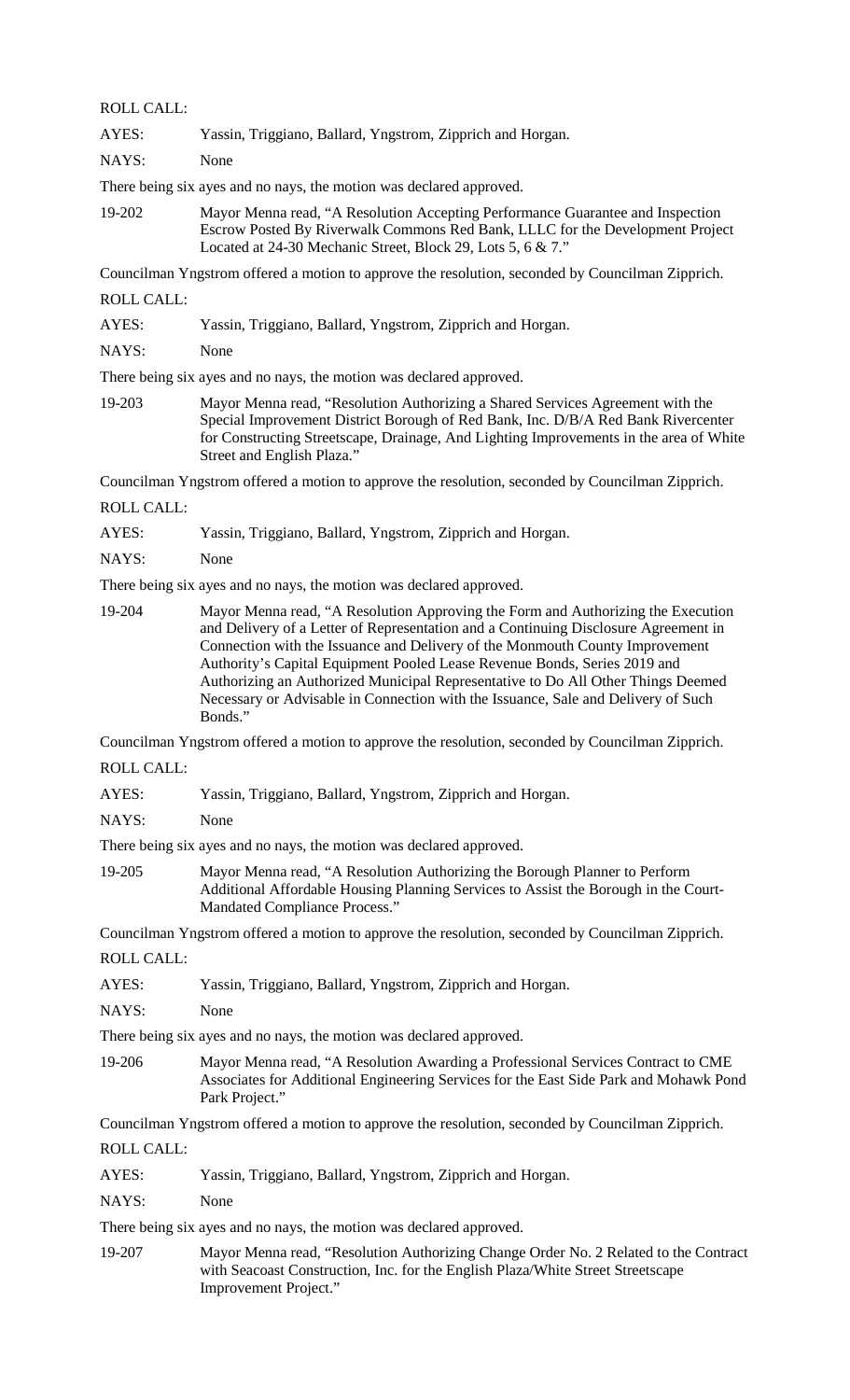Councilman Yngstrom offered a motion to approve the resolution, seconded by Councilman Zipprich.

ROLL CALL: AYES: Yassin, Triggiano, Ballard, Yngstrom, Zipprich and Horgan. NAYS: None There being six ayes and no nays, the motion was declared approved. 19-208 Mayor Menna read, "A Resolution Ratifying and Confirming the Appointment of a Fulltime Administrative Assistant." Councilman Yngstrom offered a motion to approve the resolution, seconded by Councilman Zipprich. ROLL CALL: AYES: Yassin, Triggiano, Ballard, Yngstrom, Zipprich and Horgan. NAYS: None There being six ayes and no nays, the motion was declared approved. 19-209 Mayor Menna read, "A Resolution Authorizing the Appointment of Regular Crossing Guards for the 2019-2020 School Year." Councilman Yngstrom offered a motion to approve the resolution, seconded by Councilman Zipprich. ROLL CALL: AYES: Yassin, Triggiano, Ballard, Yngstrom, Zipprich and Horgan. NAYS: None There being six ayes and no nays, the motion was declared approved. 19-210 Mayor Menna read, "A Resolution Supporting State and Federal Legislation that Provides Greater Transparency in Political Donations, Limits the Influence of Money in Politics, and Ends Gerrymandering." Councilman Yngstrom offered a motion to approve the resolution, seconded by Councilman Zipprich. ROLL CALL: AYES: Yassin, Triggiano, Ballard, Yngstrom, Zipprich and Horgan. NAYS: None There being six ayes and no nays, the motion was declared approved. 19-211 Mayor Menna read, "A Resolution Ratifying the Settlement of Claims Made by the Borough Against Lexis Nexis for Certain Charges under the Parties' Contract for the Processing of New Jersey Motor Vehicle Accident Reports." Councilman Yngstrom offered a motion to approve the resolution, seconded by Councilman Zipprich. ROLL CALL: AYES: Yassin, Triggiano, Ballard, Yngstrom, Zipprich and Horgan.

NAYS: None

There being six ayes and no nays, the motion was declared approved.

# **MAYOR AND COUNCIL COMMENTS**

Councilman Ballard said the Finance Committee had not met. He congratulated the Animal Welfare Advisory Committee for a wonderful Dog Days event. He said they had had 500 people and 300 dogs.

Councilman Zipprich reported that the Streetscape project for English Plaza was on schedule and offered an update on details. He also reported the RiverCenter was working on a public art project. He said the DPU Committee had met on 8/7 to review projects and updates. He commended the staff on their efforts in the Borough's parks. He thanked Margaret Mass of the Visitors Center and RiverCenter for their coordination with the Parks Department. He reported that there would be a concert in Johnny Jazz Park the following Friday and continuing Street Life performances in the business district.

Councilwoman Horgan had no report.

Councilman Yassin reported that he had an opportunity to participate in a ride-along with Sgt. Vescio of the Police Department. He credited the Police Department with doing an amazing job.

Councilman Yngstrom reported that Parks & Recreation would be sponsoring a Jazz in the Park concert the following Thursday and a concert in Johnny Jazz Park the following Friday. He said they would also be showing the movie "Jaws" in Riverside Gardens Park the following Tuesday and "Aquaman" on the Friday following.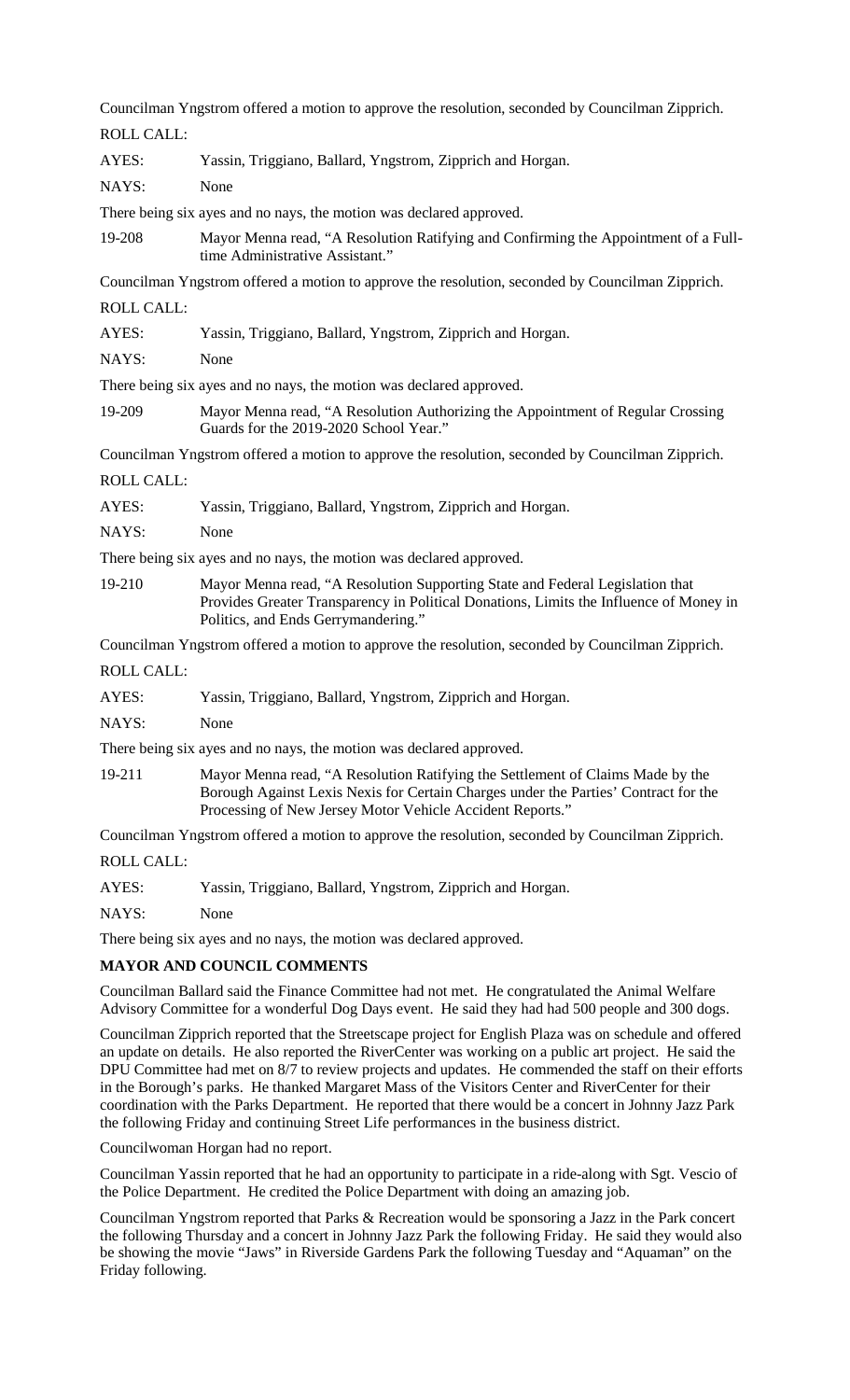Councilwoman Triggiano said she wanted to thank members of the Community who had helped a resident with a heavy landscaping job. She said it showed kindness in their hearts and noted that the help was offered over a very hot weekend.

# **DISCUSSION & ACTION**

Mayor Menna appointed Pat Pinto as a full member to the Human Relations Advisory Committee for an unexpired three-year term ending 12/31/2019

Mayor Menna read the following requests recommended for approval by the Special Events Committee at their meeting held on 8/5/2019. (All approvals subject to final plan review by Special Events Committee.)

- Request from Ghost Tours to conduct street tours throughout town beginning at the Dublin House at 8pm on Fridays from August 16 through November 8.
- Request from residents of Elm Place to hold a Block Party between Hudson Avenue and Spring Street from 3 to 11 pm on Saturday, September 14, 2019.
- Request from NJ Friends of Clearwater to hold a festival in Marine Park from 11 am to 7 pm on Saturday, September 14, 2019.

Councilman Yassin made a motion to approve the requests, Councilman Yngstrom seconded.

ROLL CALL:

AYES: Yassin, Triggiano, Ballard, Yngstrom, Zipprich and Horgan.

NAYS: None

There being six ayes and no nays, the motion was declared approved.

# **PUBLIC COMMENT (Governmental Issues, 5 Minute Limit)**

Tom Wieczerzak—26 Oakland Street—said how would like to respond to comments made earlier. He said he understood that the Ordinance was not authorizing a purchase but said he wanted to criticize the priorities and lack of a strategic plan for the Fire Department. He said he had been told there was a five year plan and said he would like to see it. He said he understood the issue with the age of the truck but noted the town had newer trucks in service. He again recommended shared services or regionalization. He said if the town had to resort to paid personnel, taxes would go up.

Councilman Zipprich asked if Asbury Park had a volunteer or paid department.

Mr Wieczerzak said they had a career department.

Mayor Menna clarified that they were paid.

Mr. Wieczerzak said he was not attacking the Fire Department but was trying to bring out issues. He again noted volunteerism was down.

Councilman Ballard said he appreciated Mr. Wieczerzak coming to the meeting and offering well thought out opinions.

Denise Ely—122 Riverside Avenue—asked if the old equipment had trade in value.

Mayor Menna said the normal police was to auction the old equipment. He also complimented Mr. Wieczerzak on his comments and said regionalization would be welcomed at every aspect of government. He agreed that it was critical but said it was difficult to coordinate with other towns.

Jimmy Dark—48 West Sunset—asked the Mayor to explain Ordinance 2019-35.

Mayor Menna said it called for any new units created to provide parking.

Mr. Dark asked if there was a lead problem in the water system.

Mayor Menna said he was not aware of any issues.

Mr. Dark said he wanted to thank Freddie Boynton for his efforts with getting the County to address crosswalk concerns.

Tom Wieczerzak again called for regionalization and urge the Council to take action now.

Alberto Larontonda—242 Spring Street—Distributed a letter to the Council and said it was regarding his claim that the Borough was conducting improper testing for lead in its water. He reviewed ongoing issues and read a letter he had written to the Administrator requesting a meeting to discuss an ongoing dispute with a charge for a connection from his house to the water main. He asked why the cost had been covered for homeowners adjacent to a project underway.

Attorney Cannon said he would review the matter with the Borough Engineer to determine why those costs had been covered.

Mayor Menna asked Attorney Cannon to reply in writing.

Attorney Cannon said he would have a response in September.

Mr. Larontonda also claimed that the testing of water lines was in violation of Federal law.